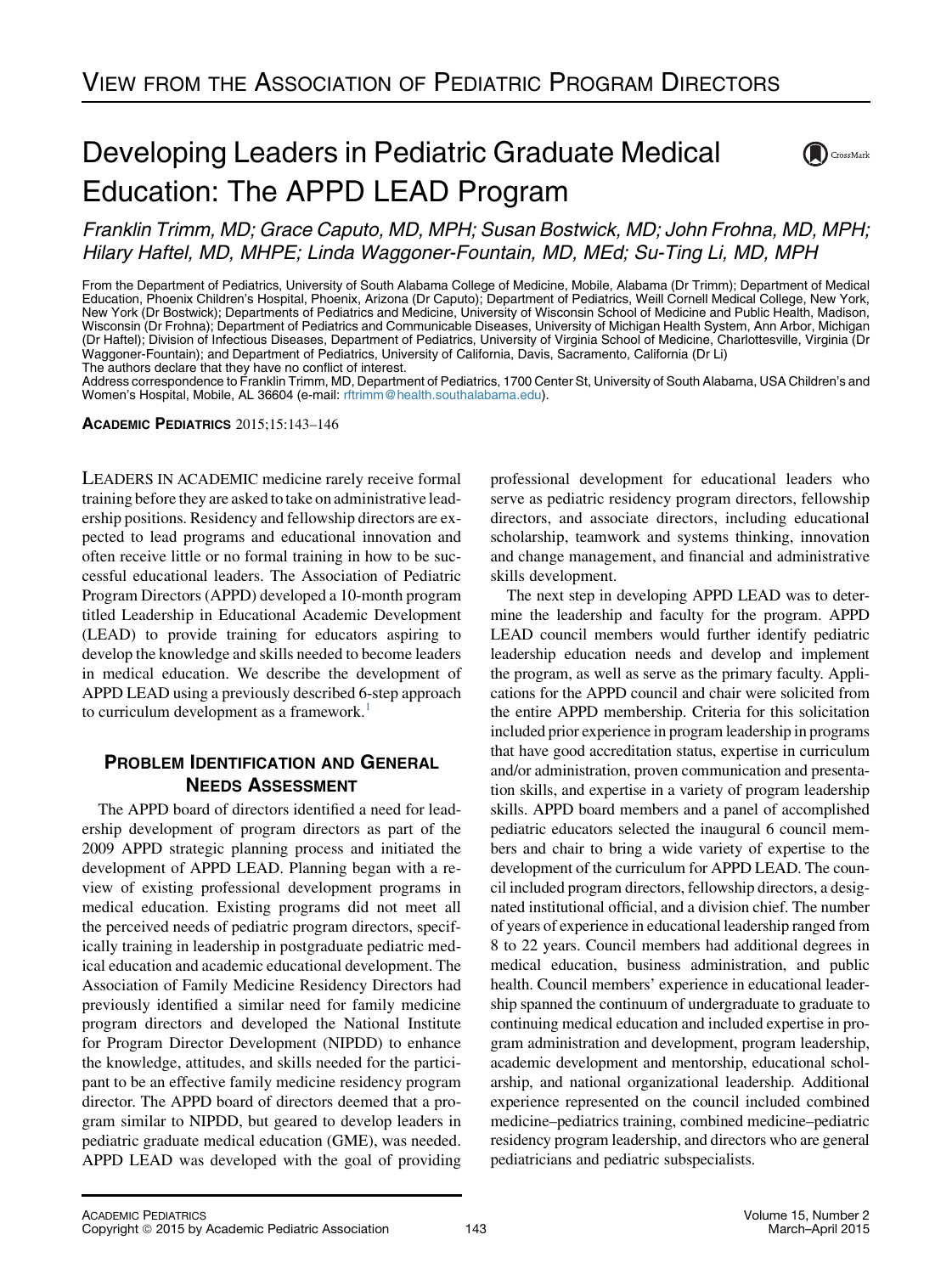Subsequently, a plan for continuity of program leadership that will provide ongoing adaptation of the program to leadership education needs has been developed. In order to ensure stability, the inaugural council implemented staggered initial terms of services. Processes for determining term length and recruiting future council faculty and council chair were also established.

### **TARGETED NEEDS ASSESSMENT**

To begin focusing the curriculum, the APPD LEAD council reviewed other leadership educational programs and their outcomes, including several masters in medical education programs, the Academic Pediatric Association Educational Scholars program, $2$  the Harvard Macy Pro- $grams<sub>3</sub><sup>3</sup>$  $grams<sub>3</sub><sup>3</sup>$  $grams<sub>3</sub><sup>3</sup>$  the Association of American Medical Colleges program, $4$  and NIPDD. $5$  The council then reviewed the results of a 2011 survey of APPD membership that assessed the need for additional training in a variety of leadership skills. Initial priority was given to needs that were not met through activities at annual APPD meetings or existing programs, including progressive professional development focused on pediatric GME leadership, longitudinal educational scholarship with facilitated peer mentorship, and individualized, longitudinal career development with a faculty mentor. On the basis of feedback from workshops at APPD meetings, the council chose to utilize the principles of adult learning theory to maximize hands-on and active learning strategies and to minimize didactic teaching.

### **GOALS AND OBJECTIVES**

The goal of APPD LEAD is to develop leaders in pediatric GME. In order to best achieve this goal, the council focused its efforts on educators with previous experience in medical education leadership. In order to organize the curriculum, we devised a conceptual

framework around "Self–Others–Program" (S-O-P) (Figure). These domains became the 3 overall objectives of the APPD LEAD curriculum: 1) develop Self personally and professionally; 2) develop Others by mentoring the professional development of the team; and 3) develop the Program. Specific learning objectives in each domain were developed for each portion of the curriculum.

# CURRICULUM CONTENT AND EDUCATIONAL

The aim of the APPD LEAD program is to provide a robust curriculum covering key elements necessary for pediatric GME leadership while incorporating active learning techniques and modeling exemplary educational approaches. Soon after the council was chosen, a planning session for the APPD LEAD council faculty was organized. This retreat created the opportunity for the council to become a cohesive team of seasoned educators working on the program by providing protected time for face-toface collaboration. The retreat also allowed council members to further develop the curriculum, plan for the presentation of the curriculum, and select participants for the first cohort. The curriculum was divided by topic, with 2 to 3 council members to serve as the educational leaders for each topic, based on their identified areas of expertise and interest. Each session was paired with complementary active teaching activities, including teambased learning, role-play, case-based discussions, audience response, individual work and reflection, facilitated peer feedback, small group and large group discussions, project-based learning, and action planning.

Meetings for APPD LEAD participants were focused around the S-O-P framework. Topics in the Self category are those that enhance the educator's self-awareness and emotional intelligence, individual performance, knowledge, wellness, and career development. Topics relating



Figure. Conceptual framework for leadership development in graduate medical education used in Association of Pediatric Program Director's Leadership in Educational Academic Development (APPD LEAD) curriculum.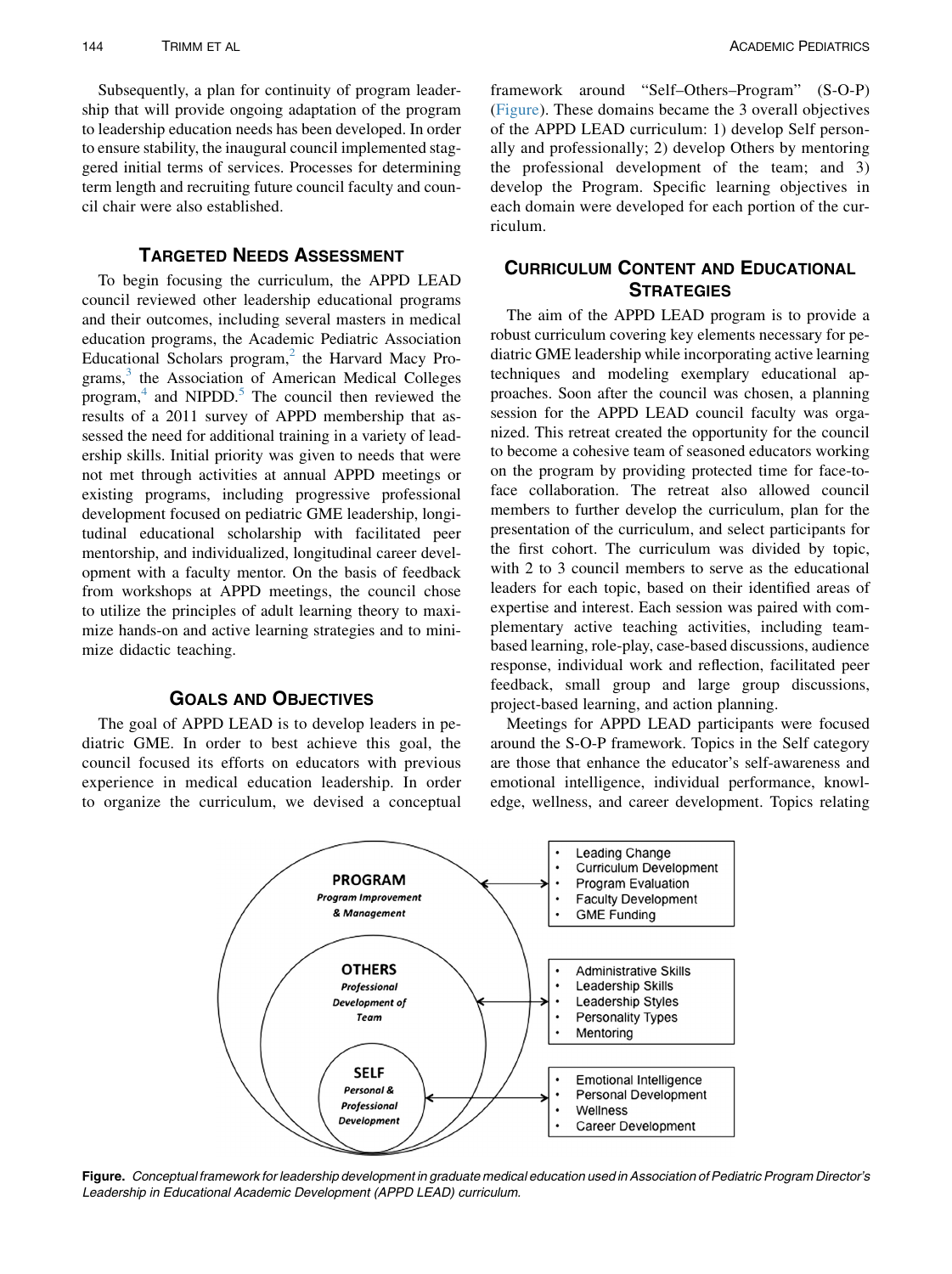to Others include administrative and leadership skills, leadership styles, personality types, and mentoring. Program topics include leading change, curriculum development, program evaluation, faculty development, and understanding GME funding. Topics were organized into a progressive curriculum that would take place during 3 sets of multiday meetings over the course of 10 months. For example, leadership development included sessions on leadership styles and leadership skills in the summer, followed by leading change and conflict management in the fall, and culminating with leading from the middle in the spring.

In addition, each participant developed an educational scholarship project, an individualized part of the curriculum. APPD LEAD council faculty members served as mentors as each participant developed and implemented an individual educational scholarly project. Facilitated peer feedback was incorporated in the development of the scholarly projects. Each participant was assigned to a group of 6 participants who gave feedback on their research progress on a monthly basis at conference calls facilitated by 2 council members. This process resulted in an iterative refinement of the project with incorporation of ideas from a diverse group of colleagues. The groups were also available to help problem solve unanticipated challenges in project implementation. At the final APPD LEAD meeting, each participant delivered a platform presentation of their educational scholarship and identified next steps for their projects.

The initial cohort of learners was chosen on the basis of an application process that included a personal statement focusing on personal leadership goals, a project proposal, and letters of support from a more senior faculty member and the chair of the department. Required support from the chair included financial support (\$5000 tuition and travel expenses) and support for 5% protected time to attend the 3 LEAD conferences and resources to complete an educational scholarly project. The inaugural cohort consisted of 18 participants, all of whom had several years of educational leadership experience before participation. APPD LEAD attracted broad interest from educators in different positions (program directors, associate program directors, fellowship directors), with varying levels of experience (assistant, associate, and full professor with 3 to  $12 + \text{years}$  of experience in medical education), and from diverse clinical disciplines. The size of the cohort allowed educational experiences to occur independently, in dyads, trios, groups of 6, and the entire group. Participants completed premeeting assessments and assignments. Each council member had 3 participants for whom he or she provided individualized career counseling and educational scholarship guidance.

### **EVALUATION AND FEEDBACK**

The council developed a plan for evaluating the program, focusing on its primary goals and desired outcomes

including processes for obtaining regular feedback from participants to improve each module. Institutional review board approval was received from the University of Michigan to evaluate the program. Preliminary results show that participants believed that the interactive sessions were well done and that their knowledge and skills improved after participating in APPD LEAD. Increases were seen in all domains when comparing pre- and postintervention selfassessments. Qualitative comments from participants about what they gained from participation in APPD LEAD focused on curriculum, process, mentorship, and peer support. Curricular comments included "Learning to align goals/values with work ... a framework to plan next 9 months ... clearer understanding of my style/approach to conflict management ... significantly increased comfort with GME funding information ... how to approach mentoring ... Wellness was what I needed. Thanks. Got me back on track." Process comments included, "lots of small group work to solidify key concepts ... best self-reflection activities I have participated in ... worksheets to force action and participation." Mentorship comments included "close mentoring relationship." Peer support comments included "networking ... working through project with team ... terrific opportunity."

LEAD participant educational scholarly projects were varied and targeted residents, fellows, and faculty. Topics that were representative of the types of individual educational scholarship included assessing methods to recruit residents and fellows, performing a needs assessment in pediatric endocrinology, evaluating longitudinal quality improvement curricula, and evaluating faculty development curricula.

After this positive first-year feedback, a second cohort for APPD LEAD recently completed the program, and the third cohort has begun. Feedback from program participants has resulted in the expansion of the curriculum, including the addition of sessions on learner assessment and time management. Further evaluation of the results of this program is underway, including outcomes for the participants as well as program improvement.

### **LIMITATIONS AND NEXT STEPS**

LIMITATIONS AND NEXT STEPS Using a framework-based approach as discussed here to develop and implement leadership programs has potential application in a broad range of medical education settings. APPD LEAD was created by experienced pediatric medical educators specifically to develop pediatric GME leaders, and the curricular content may not necessarily be applicable to develop pediatric undergraduate or postgraduate medical education leaders or medical education leaders in other specialties. More detailed evaluations of the APPD LEAD curriculum and the outcomes of the participants in the program are underway.

This national educational program that provides comprehensive training for educators aspiring to develop the knowledge and skills needed to become leaders in